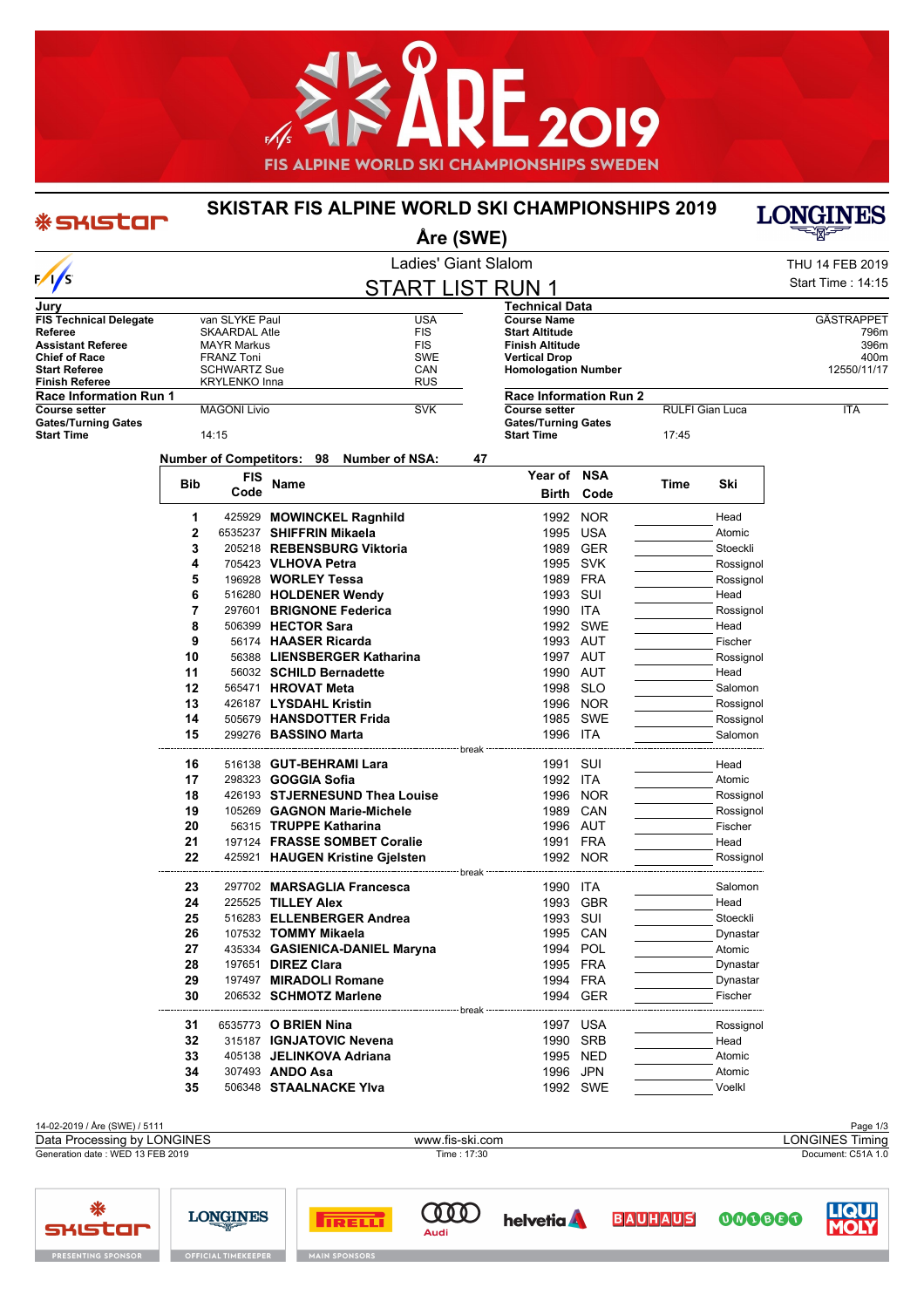## **\*SKISTOM**

 $\sqrt{\frac{2}{5}}$ 

## **SKISTAR FIS ALPINE WORLD SKI CHAMPIONSHIPS 2019**

Åre (SWE)



Ladies' Giant Slalom

**START LIST RUN 1** 

THU 14 FEB 2019 Start Time: 14:15

| Bib      | FIS  | Name                                                                        | Year of NSA          |          | Time | Ski       |
|----------|------|-----------------------------------------------------------------------------|----------------------|----------|------|-----------|
|          | Code |                                                                             | <b>Birth</b>         | Code     |      |           |
| 36       |      | 506664 FJAELLSTROEM Magdalena                                               |                      | 1995 SWE |      | Atomic    |
| 37       |      | 415205 HUDSON Piera                                                         | 1996 NZL             |          |      | Dynastar  |
| 38       |      | 415232 ROBINSON Alice                                                       | 2001 NZL             |          |      | Voelkl    |
| 39       |      | 185430 HONKANEN Riikka                                                      | 1998 FIN             |          |      | Atomic    |
| 40       |      | 539909 MOLTZAN Paula                                                        |                      | 1994 USA |      | Rossignol |
| 41       |      | 485749 PROKOPYEVA Aleksandra                                                |                      | 1994 RUS |      | Atomic    |
| 42       |      | 155727 CAPOVA Gabriela                                                      | 1993 CZE             |          |      | Augment   |
| 43       |      | 185475 PYKALAINEN Erika                                                     | 2001 FIN             |          |      | Atomic    |
| 44       |      | 155699 PAULATHOVA Katerina                                                  | 1993 CZE             |          |      | Rossignol |
| 45       |      | 565491 DVORNIK Neja                                                         | 2001 SLO             |          |      | Fischer   |
| 46       |      | 35131 GASTALDI Nicol                                                        |                      | 1990 ARG |      |           |
| 47       |      | 565401 <b>BUCIK Ana</b>                                                     | 1993 SLO             |          |      | Salomon   |
| 48       |      | 385092 KOMSIC Andrea                                                        |                      | 1996 CRO |      | Atomic    |
| 49       |      | 496055 PAU Nuria                                                            | 1994 ESP             |          |      |           |
| 50       |      | 536481 SCHLEPER Sarah                                                       |                      | 1979 MEX |      | Rossignol |
| 51       |      | 35222 BARUZZI FARRIOL Francesca                                             |                      | 1998 ARG |      |           |
| 52       |      | 665009 SHKANOVA Maria                                                       | 1989 BLR             |          |      | Augment   |
| 53       |      | 555018 GASUNA Lelde                                                         | 1990 LAT             |          |      |           |
| 54       |      | 225659 ANDERSON Jessica                                                     |                      | 1998 GBR |      |           |
| 55       |      | 485802 TKACHENKO Ekaterina                                                  |                      | 1995 RUS |      | Atomic    |
| 56       |      | 415206 GRIGG Eliza                                                          | 1996 NZL             |          |      |           |
| 57       |      | 945000 CLERC Mialitiana                                                     |                      | 2001 MAD |      |           |
| 58       |      | 685018 TSIKLAURI Nino                                                       |                      | 1993 GEO |      |           |
| 59       |      | 65117 VANREUSEL Kim                                                         | 1998 BEL             |          |      | Salomon   |
| 60       |      | 197848 <b>ARBEZ Tess</b>                                                    | 1997 IRL             |          |      |           |
| 61       |      | 555036 ABOLTINA Agnese                                                      | 1996 LAT             |          |      |           |
| 62<br>63 |      | 255357 EINARSDOTTIR Freydis Halla<br>255406 FRIDGEIRSDOTTIR Holmfridur Dora | 1994 ISL<br>1998 ISL |          |      |           |
| 64       |      | 695108 KNYSH Olha                                                           |                      | 1995 UKR |      |           |
| 65       |      | 125039 NI Yueming                                                           |                      | 1995 CHN |      |           |
| 66       |      | 555037 GASUNA Evelina                                                       | 1997 LAT             |          |      |           |
| 67       |      | 595020 GUERILLOT Vanina                                                     |                      | 2002 POR |      | Atomic    |
| 68       |      | 125038 KONG Fanying                                                         |                      | 1996 CHN |      |           |
| 69       |      | 695130 SHEPILENKO Anastasiya                                                | 2000 UKR             |          |      |           |
| 70       |      | 555035 BONDARE Liene                                                        | 1996 LAT             |          |      |           |
| 71       |      | 255403 BIRKISDOTTIR Andrea Bjork                                            | 1998 ISL             |          |      |           |
| 72       |      | 175050 BERTHELSEN Nuunu Chemnitz                                            | 1996 DEN             |          |      |           |
| 73       |      | 255426 FINNBOGADOTTIR Maria                                                 | 2000 ISL             |          |      |           |
| 74       |      | 959300 PELLEGRIN Elise                                                      | 1991 MLT             |          |      |           |
| 75       |      | 675035 GRIGOROVA Mariya                                                     | 1996 KAZ             |          |      |           |
| 76       |      | 125026 <b>LIU Yang</b>                                                      |                      | 1988 CHN |      |           |
| 77       |      | 298936 MEHILLI Suela                                                        | 1994 ALB             |          |      |           |
| 78       |      | 715178 TADIC Maja                                                           | 2000 BIH             |          |      |           |
| 79       |      | 715167 MERDANOVIC Sejla                                                     | 1997 BIH             |          |      |           |
| 80       |      | 125040 ZHANG Yuying                                                         |                      | 1997 CHN |      |           |
| 81       |      | 235110 RALLI Sophia                                                         |                      | 1988 GRE |      |           |
| 82       |      | 955000 OETTL REYES Ornella                                                  |                      | 1991 PER |      |           |
| 83       |      | 235330 KYRITSI Aristi                                                       |                      | 1999 GRE |      |           |
| 84       |      | 245083 DORULTAN Katalin                                                     |                      | 2001 HUN |      |           |
| 85       |      | 235320 MANTSIOU Anastasia                                                   |                      | 1998 GRE |      |           |
| 86       |      | 265053 AHMADI Atefeh                                                        | 2000 IRI             |          |      |           |
| 87       |      | 265033 SAVEHSHEMSHAKI Sadaf                                                 | 1995 IRI             |          |      |           |
| 88       |      | 265005 KALHOR Mitra                                                         | 1985 IRI             |          |      |           |
| 89       |      | 345157 OUAISS Manon                                                         | 2000 LBN             |          |      |           |
| 90       |      | 265028 ABBASI Forough                                                       | 1993 IRI             |          |      |           |
| 91       |      | 426188 RUSTA Fiona                                                          |                      | 1996 KOS |      |           |
| 92       |      | 345061 CHAMOUN Jackie                                                       |                      | 1991 LBN |      |           |

14-02-2019 / Åre (SWE) / 5111 Page 2/3 LONGINES Timing Data Processing by LONGINES www.fis-ski.com Generation date: WED 13 FEB 2019 Time: 17:30 Document: C51A 1.0